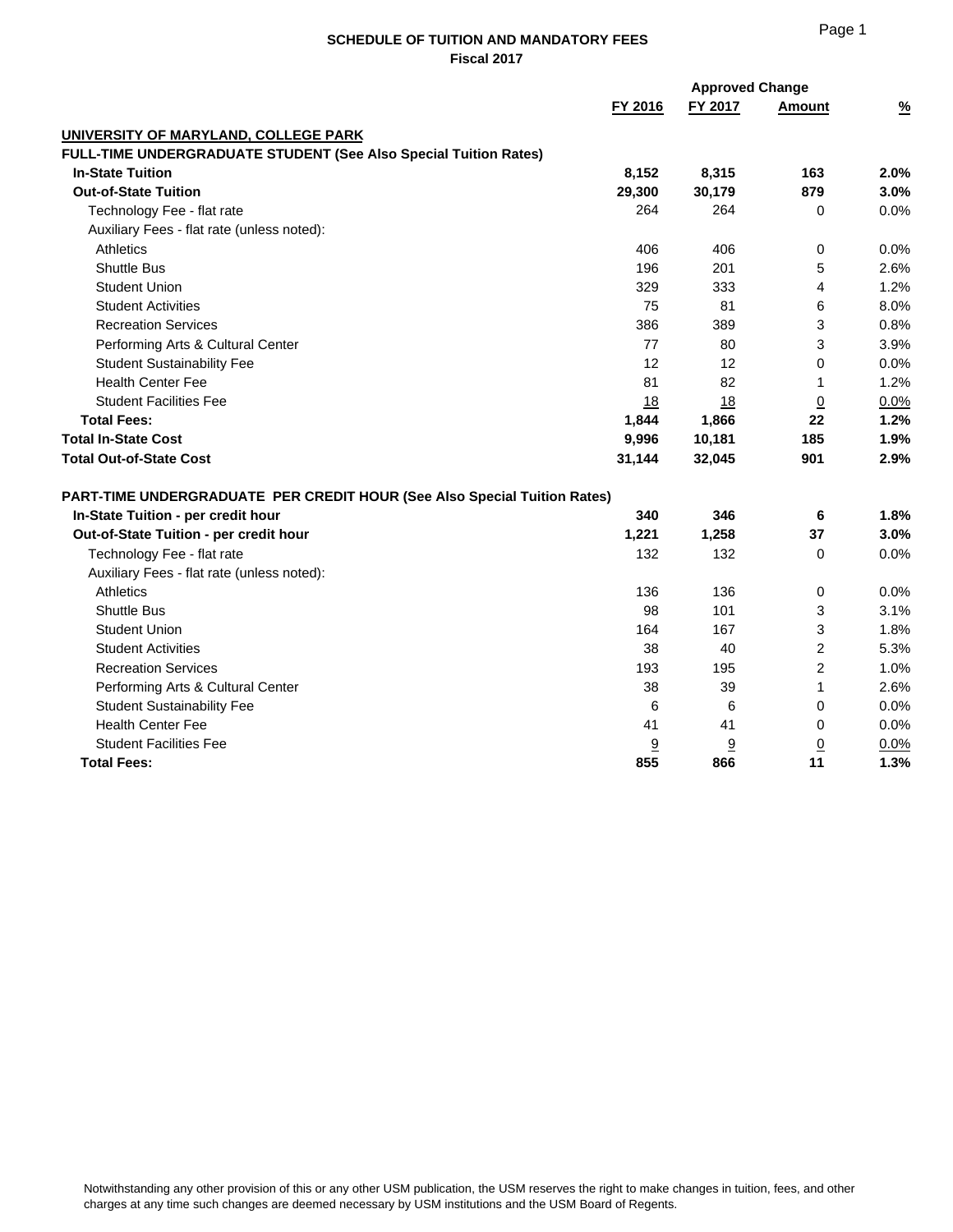| FY 2017<br>FY 2016<br>Amount<br><b>SPECIAL TUITION RATES FOR UNDERGRADUATES:</b><br>JUNIORS & SENIORS MAJORING IN BUSINESS, ENGINEERING, & COMPUTER SCIENCE<br>These students pay the annual standard tuition and mandatory fees above PLUS the annual differential pricing rate.<br>In-State and Out-of-State undergraduate students pay the same differential pricing rate.<br>Full-time Undergraduate Jr./Sr. rate<br>700<br>1,400<br>700<br>29<br>29<br>Part-time Undergraduate Jr./Sr. rate (per credit hour)<br>58<br><b>FULL-TIME UNDERGRADUATE STUDENT</b><br>In-State Tuition<br>388<br>8,315<br>8,152<br><b>Out-of-State Tuition</b><br>29,300<br>30,179<br>1,395<br>700<br>Differential Pricing Rate Jr./Sr.<br>1,400<br>700<br>Fees (Per Student)<br>1,866<br>1,844<br>22<br>11,581<br>1,110<br><b>Total In-State Full-time</b><br>10,696<br><b>Total Out-of-State Full-time</b><br>31,844<br>33,445<br>2,117<br><b>PART-TIME UNDERGRADUATE</b><br>In-State Tuition (Per Credit Hour)<br>340<br>346<br>6<br>Out-of-State Tuition (Per Credit Hour)<br>1,221<br>1,258<br>37<br>Differential Pricing Rate Jr./Sr. (Per Credit Hour)<br>58<br>29<br>29<br><b>Total In-State Part-time</b><br>404<br>369<br>35<br><b>Total Out-of-State Part-time</b><br>1,250<br>1,316<br>66<br>855<br>866<br>11<br>Part-time mandatory fee (flat rate per student)<br>FULL-TIME GRADUATE STUDENT (See Also Special Graduate Tuition Rates)<br>In-State Tuition - per credit hour<br>632<br>651<br>19<br>1,404<br>Out-of-State Tuition - per credit hour<br>1,363<br>41<br>PhD Candidacy In-State Tuition - per semester<br>1,075<br>1,044<br>31<br>PhD Candidacy Out-of-State Tuition - per semester<br>1,993<br>2,053<br>60<br>Technology Fee - flat rate<br>264<br>264<br>0<br>Auxiliary Fees - flat rate (unless noted):<br><b>Athletics</b><br>136<br>136<br>0<br><b>Shuttle Bus</b><br>196<br>201<br>5<br><b>Student Union</b><br>329<br>333<br>4<br>35<br><b>Student Activities</b><br>35<br>0<br><b>Recreation Services</b><br>385<br>389<br>4<br>Performing Arts & Cultural Center<br>77<br>80<br>3<br><b>Health Center Fee</b><br>81<br>82<br>1<br><b>Student Facilities Fee</b><br>18<br><u>18</u><br>$\overline{0}$ |                    |       | <b>Approved Change</b> |    |               |  |
|--------------------------------------------------------------------------------------------------------------------------------------------------------------------------------------------------------------------------------------------------------------------------------------------------------------------------------------------------------------------------------------------------------------------------------------------------------------------------------------------------------------------------------------------------------------------------------------------------------------------------------------------------------------------------------------------------------------------------------------------------------------------------------------------------------------------------------------------------------------------------------------------------------------------------------------------------------------------------------------------------------------------------------------------------------------------------------------------------------------------------------------------------------------------------------------------------------------------------------------------------------------------------------------------------------------------------------------------------------------------------------------------------------------------------------------------------------------------------------------------------------------------------------------------------------------------------------------------------------------------------------------------------------------------------------------------------------------------------------------------------------------------------------------------------------------------------------------------------------------------------------------------------------------------------------------------------------------------------------------------------------------------------------------------------------------------------------------------------------------------------------------------------------------------------------------------------------------------------|--------------------|-------|------------------------|----|---------------|--|
|                                                                                                                                                                                                                                                                                                                                                                                                                                                                                                                                                                                                                                                                                                                                                                                                                                                                                                                                                                                                                                                                                                                                                                                                                                                                                                                                                                                                                                                                                                                                                                                                                                                                                                                                                                                                                                                                                                                                                                                                                                                                                                                                                                                                                          |                    |       |                        |    | $\frac{9}{6}$ |  |
|                                                                                                                                                                                                                                                                                                                                                                                                                                                                                                                                                                                                                                                                                                                                                                                                                                                                                                                                                                                                                                                                                                                                                                                                                                                                                                                                                                                                                                                                                                                                                                                                                                                                                                                                                                                                                                                                                                                                                                                                                                                                                                                                                                                                                          |                    |       |                        |    |               |  |
|                                                                                                                                                                                                                                                                                                                                                                                                                                                                                                                                                                                                                                                                                                                                                                                                                                                                                                                                                                                                                                                                                                                                                                                                                                                                                                                                                                                                                                                                                                                                                                                                                                                                                                                                                                                                                                                                                                                                                                                                                                                                                                                                                                                                                          |                    |       |                        |    |               |  |
|                                                                                                                                                                                                                                                                                                                                                                                                                                                                                                                                                                                                                                                                                                                                                                                                                                                                                                                                                                                                                                                                                                                                                                                                                                                                                                                                                                                                                                                                                                                                                                                                                                                                                                                                                                                                                                                                                                                                                                                                                                                                                                                                                                                                                          |                    |       |                        |    |               |  |
|                                                                                                                                                                                                                                                                                                                                                                                                                                                                                                                                                                                                                                                                                                                                                                                                                                                                                                                                                                                                                                                                                                                                                                                                                                                                                                                                                                                                                                                                                                                                                                                                                                                                                                                                                                                                                                                                                                                                                                                                                                                                                                                                                                                                                          |                    |       |                        |    | 100.0%        |  |
|                                                                                                                                                                                                                                                                                                                                                                                                                                                                                                                                                                                                                                                                                                                                                                                                                                                                                                                                                                                                                                                                                                                                                                                                                                                                                                                                                                                                                                                                                                                                                                                                                                                                                                                                                                                                                                                                                                                                                                                                                                                                                                                                                                                                                          |                    |       |                        |    | 100.0%        |  |
|                                                                                                                                                                                                                                                                                                                                                                                                                                                                                                                                                                                                                                                                                                                                                                                                                                                                                                                                                                                                                                                                                                                                                                                                                                                                                                                                                                                                                                                                                                                                                                                                                                                                                                                                                                                                                                                                                                                                                                                                                                                                                                                                                                                                                          |                    |       |                        |    |               |  |
|                                                                                                                                                                                                                                                                                                                                                                                                                                                                                                                                                                                                                                                                                                                                                                                                                                                                                                                                                                                                                                                                                                                                                                                                                                                                                                                                                                                                                                                                                                                                                                                                                                                                                                                                                                                                                                                                                                                                                                                                                                                                                                                                                                                                                          |                    |       |                        |    | 2.0%          |  |
|                                                                                                                                                                                                                                                                                                                                                                                                                                                                                                                                                                                                                                                                                                                                                                                                                                                                                                                                                                                                                                                                                                                                                                                                                                                                                                                                                                                                                                                                                                                                                                                                                                                                                                                                                                                                                                                                                                                                                                                                                                                                                                                                                                                                                          |                    |       |                        |    | 3.0%          |  |
|                                                                                                                                                                                                                                                                                                                                                                                                                                                                                                                                                                                                                                                                                                                                                                                                                                                                                                                                                                                                                                                                                                                                                                                                                                                                                                                                                                                                                                                                                                                                                                                                                                                                                                                                                                                                                                                                                                                                                                                                                                                                                                                                                                                                                          |                    |       |                        |    | 100.0%        |  |
|                                                                                                                                                                                                                                                                                                                                                                                                                                                                                                                                                                                                                                                                                                                                                                                                                                                                                                                                                                                                                                                                                                                                                                                                                                                                                                                                                                                                                                                                                                                                                                                                                                                                                                                                                                                                                                                                                                                                                                                                                                                                                                                                                                                                                          |                    |       |                        |    | 1.2%          |  |
|                                                                                                                                                                                                                                                                                                                                                                                                                                                                                                                                                                                                                                                                                                                                                                                                                                                                                                                                                                                                                                                                                                                                                                                                                                                                                                                                                                                                                                                                                                                                                                                                                                                                                                                                                                                                                                                                                                                                                                                                                                                                                                                                                                                                                          |                    |       |                        |    | 8.3%          |  |
|                                                                                                                                                                                                                                                                                                                                                                                                                                                                                                                                                                                                                                                                                                                                                                                                                                                                                                                                                                                                                                                                                                                                                                                                                                                                                                                                                                                                                                                                                                                                                                                                                                                                                                                                                                                                                                                                                                                                                                                                                                                                                                                                                                                                                          |                    |       |                        |    | 5.0%          |  |
|                                                                                                                                                                                                                                                                                                                                                                                                                                                                                                                                                                                                                                                                                                                                                                                                                                                                                                                                                                                                                                                                                                                                                                                                                                                                                                                                                                                                                                                                                                                                                                                                                                                                                                                                                                                                                                                                                                                                                                                                                                                                                                                                                                                                                          |                    |       |                        |    |               |  |
|                                                                                                                                                                                                                                                                                                                                                                                                                                                                                                                                                                                                                                                                                                                                                                                                                                                                                                                                                                                                                                                                                                                                                                                                                                                                                                                                                                                                                                                                                                                                                                                                                                                                                                                                                                                                                                                                                                                                                                                                                                                                                                                                                                                                                          |                    |       |                        |    | 1.8%          |  |
|                                                                                                                                                                                                                                                                                                                                                                                                                                                                                                                                                                                                                                                                                                                                                                                                                                                                                                                                                                                                                                                                                                                                                                                                                                                                                                                                                                                                                                                                                                                                                                                                                                                                                                                                                                                                                                                                                                                                                                                                                                                                                                                                                                                                                          |                    |       |                        |    | 3.0%          |  |
|                                                                                                                                                                                                                                                                                                                                                                                                                                                                                                                                                                                                                                                                                                                                                                                                                                                                                                                                                                                                                                                                                                                                                                                                                                                                                                                                                                                                                                                                                                                                                                                                                                                                                                                                                                                                                                                                                                                                                                                                                                                                                                                                                                                                                          |                    |       |                        |    | 100.0%        |  |
|                                                                                                                                                                                                                                                                                                                                                                                                                                                                                                                                                                                                                                                                                                                                                                                                                                                                                                                                                                                                                                                                                                                                                                                                                                                                                                                                                                                                                                                                                                                                                                                                                                                                                                                                                                                                                                                                                                                                                                                                                                                                                                                                                                                                                          |                    |       |                        |    | 9.5%          |  |
|                                                                                                                                                                                                                                                                                                                                                                                                                                                                                                                                                                                                                                                                                                                                                                                                                                                                                                                                                                                                                                                                                                                                                                                                                                                                                                                                                                                                                                                                                                                                                                                                                                                                                                                                                                                                                                                                                                                                                                                                                                                                                                                                                                                                                          |                    |       |                        |    | 5.3%          |  |
|                                                                                                                                                                                                                                                                                                                                                                                                                                                                                                                                                                                                                                                                                                                                                                                                                                                                                                                                                                                                                                                                                                                                                                                                                                                                                                                                                                                                                                                                                                                                                                                                                                                                                                                                                                                                                                                                                                                                                                                                                                                                                                                                                                                                                          |                    |       |                        |    | 1.3%          |  |
|                                                                                                                                                                                                                                                                                                                                                                                                                                                                                                                                                                                                                                                                                                                                                                                                                                                                                                                                                                                                                                                                                                                                                                                                                                                                                                                                                                                                                                                                                                                                                                                                                                                                                                                                                                                                                                                                                                                                                                                                                                                                                                                                                                                                                          |                    |       |                        |    |               |  |
|                                                                                                                                                                                                                                                                                                                                                                                                                                                                                                                                                                                                                                                                                                                                                                                                                                                                                                                                                                                                                                                                                                                                                                                                                                                                                                                                                                                                                                                                                                                                                                                                                                                                                                                                                                                                                                                                                                                                                                                                                                                                                                                                                                                                                          |                    |       |                        |    | 3.0%          |  |
|                                                                                                                                                                                                                                                                                                                                                                                                                                                                                                                                                                                                                                                                                                                                                                                                                                                                                                                                                                                                                                                                                                                                                                                                                                                                                                                                                                                                                                                                                                                                                                                                                                                                                                                                                                                                                                                                                                                                                                                                                                                                                                                                                                                                                          |                    |       |                        |    | 3.0%          |  |
|                                                                                                                                                                                                                                                                                                                                                                                                                                                                                                                                                                                                                                                                                                                                                                                                                                                                                                                                                                                                                                                                                                                                                                                                                                                                                                                                                                                                                                                                                                                                                                                                                                                                                                                                                                                                                                                                                                                                                                                                                                                                                                                                                                                                                          |                    |       |                        |    | 3.0%          |  |
|                                                                                                                                                                                                                                                                                                                                                                                                                                                                                                                                                                                                                                                                                                                                                                                                                                                                                                                                                                                                                                                                                                                                                                                                                                                                                                                                                                                                                                                                                                                                                                                                                                                                                                                                                                                                                                                                                                                                                                                                                                                                                                                                                                                                                          |                    |       |                        |    | 3.0%          |  |
|                                                                                                                                                                                                                                                                                                                                                                                                                                                                                                                                                                                                                                                                                                                                                                                                                                                                                                                                                                                                                                                                                                                                                                                                                                                                                                                                                                                                                                                                                                                                                                                                                                                                                                                                                                                                                                                                                                                                                                                                                                                                                                                                                                                                                          |                    |       |                        |    | 0.0%          |  |
|                                                                                                                                                                                                                                                                                                                                                                                                                                                                                                                                                                                                                                                                                                                                                                                                                                                                                                                                                                                                                                                                                                                                                                                                                                                                                                                                                                                                                                                                                                                                                                                                                                                                                                                                                                                                                                                                                                                                                                                                                                                                                                                                                                                                                          |                    |       |                        |    |               |  |
|                                                                                                                                                                                                                                                                                                                                                                                                                                                                                                                                                                                                                                                                                                                                                                                                                                                                                                                                                                                                                                                                                                                                                                                                                                                                                                                                                                                                                                                                                                                                                                                                                                                                                                                                                                                                                                                                                                                                                                                                                                                                                                                                                                                                                          |                    |       |                        |    | 0.0%          |  |
|                                                                                                                                                                                                                                                                                                                                                                                                                                                                                                                                                                                                                                                                                                                                                                                                                                                                                                                                                                                                                                                                                                                                                                                                                                                                                                                                                                                                                                                                                                                                                                                                                                                                                                                                                                                                                                                                                                                                                                                                                                                                                                                                                                                                                          |                    |       |                        |    | 2.6%          |  |
|                                                                                                                                                                                                                                                                                                                                                                                                                                                                                                                                                                                                                                                                                                                                                                                                                                                                                                                                                                                                                                                                                                                                                                                                                                                                                                                                                                                                                                                                                                                                                                                                                                                                                                                                                                                                                                                                                                                                                                                                                                                                                                                                                                                                                          |                    |       |                        |    | 1.2%          |  |
|                                                                                                                                                                                                                                                                                                                                                                                                                                                                                                                                                                                                                                                                                                                                                                                                                                                                                                                                                                                                                                                                                                                                                                                                                                                                                                                                                                                                                                                                                                                                                                                                                                                                                                                                                                                                                                                                                                                                                                                                                                                                                                                                                                                                                          |                    |       |                        |    | 0.0%          |  |
|                                                                                                                                                                                                                                                                                                                                                                                                                                                                                                                                                                                                                                                                                                                                                                                                                                                                                                                                                                                                                                                                                                                                                                                                                                                                                                                                                                                                                                                                                                                                                                                                                                                                                                                                                                                                                                                                                                                                                                                                                                                                                                                                                                                                                          |                    |       |                        |    | 1.0%          |  |
|                                                                                                                                                                                                                                                                                                                                                                                                                                                                                                                                                                                                                                                                                                                                                                                                                                                                                                                                                                                                                                                                                                                                                                                                                                                                                                                                                                                                                                                                                                                                                                                                                                                                                                                                                                                                                                                                                                                                                                                                                                                                                                                                                                                                                          |                    |       |                        |    | 3.9%          |  |
|                                                                                                                                                                                                                                                                                                                                                                                                                                                                                                                                                                                                                                                                                                                                                                                                                                                                                                                                                                                                                                                                                                                                                                                                                                                                                                                                                                                                                                                                                                                                                                                                                                                                                                                                                                                                                                                                                                                                                                                                                                                                                                                                                                                                                          |                    |       |                        |    | 1.2%          |  |
|                                                                                                                                                                                                                                                                                                                                                                                                                                                                                                                                                                                                                                                                                                                                                                                                                                                                                                                                                                                                                                                                                                                                                                                                                                                                                                                                                                                                                                                                                                                                                                                                                                                                                                                                                                                                                                                                                                                                                                                                                                                                                                                                                                                                                          |                    |       |                        |    | 0.0%          |  |
|                                                                                                                                                                                                                                                                                                                                                                                                                                                                                                                                                                                                                                                                                                                                                                                                                                                                                                                                                                                                                                                                                                                                                                                                                                                                                                                                                                                                                                                                                                                                                                                                                                                                                                                                                                                                                                                                                                                                                                                                                                                                                                                                                                                                                          | <b>Total Fees:</b> | 1,521 | 1,538                  | 17 | 1.1%          |  |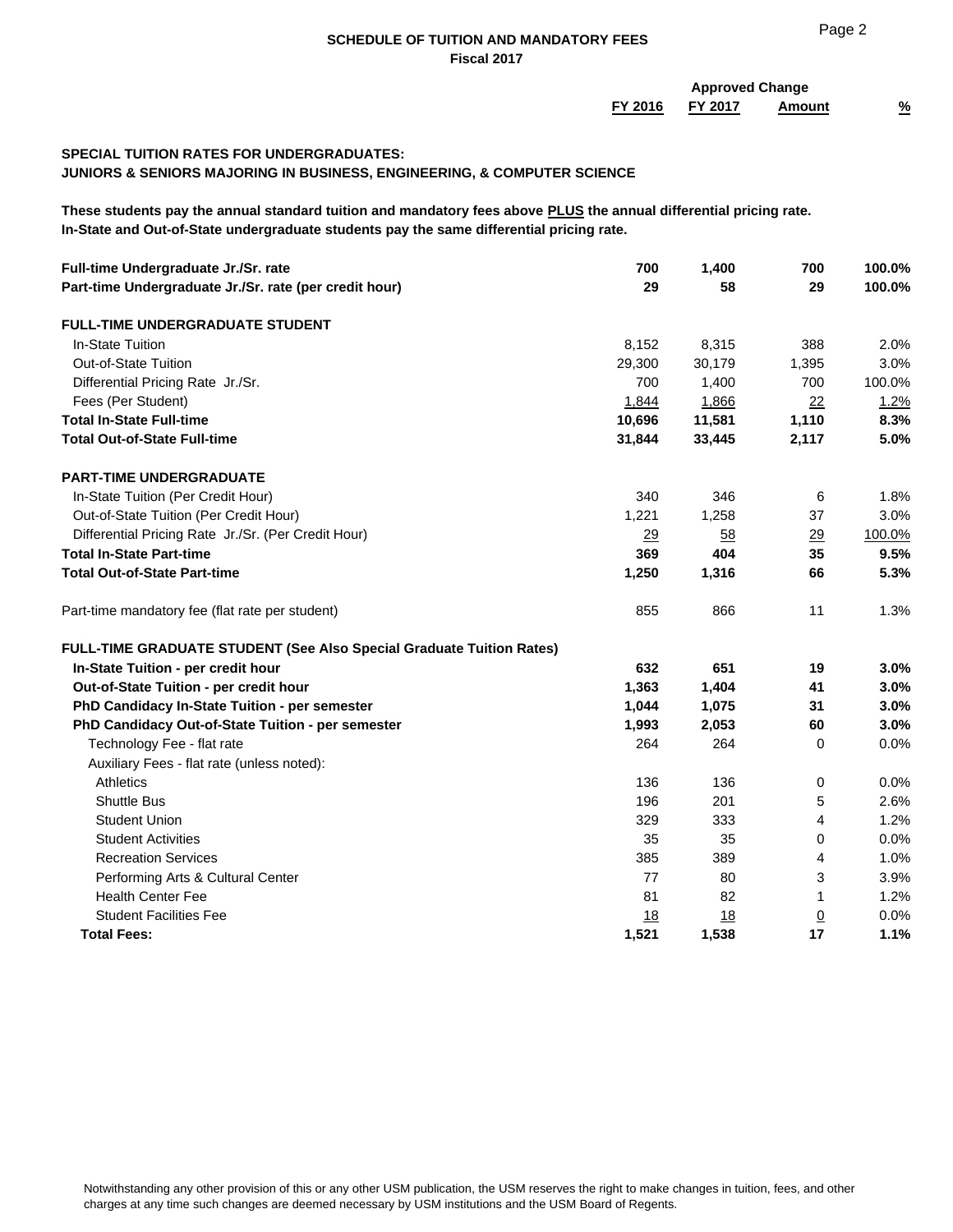|                                                                                     |         | <b>Approved Change</b> |                |               |  |
|-------------------------------------------------------------------------------------|---------|------------------------|----------------|---------------|--|
|                                                                                     | FY 2016 | FY 2017                | Amount         | $\frac{9}{6}$ |  |
| <b>PART-TIME GRADUATE PER CREDIT HOUR (See Also Special Graduate Tuition Rates)</b> |         |                        |                |               |  |
| In-State Tuition - per credit hour                                                  | 632     | 651                    | 19             | 3.0%          |  |
| <b>Out-of-State Tuition - per credit hour</b>                                       | 1,363   | 1,404                  | 41             | 3.0%          |  |
| PhD Candidacy In-State Tuition - per semester                                       | 1,044   | 1,075                  | 31             | $3.0\%$       |  |
| PhD Candidacy Out-of-State Tuition - per semester                                   | 1,993   | 2,053                  | 60             | $3.0\%$       |  |
| Technology Fee - flat rate                                                          | 132     | 132                    | $\Omega$       | 0.0%          |  |
| Auxiliary Fees - flat rate (unless noted):                                          |         |                        |                |               |  |
| <b>Athletics</b>                                                                    | 136     | 136                    | $\mathbf 0$    | 0.0%          |  |
| <b>Shuttle Bus</b>                                                                  | 98      | 101                    | 3              | 3.1%          |  |
| <b>Student Union</b>                                                                | 164     | 167                    | 3              | 1.8%          |  |
| <b>Student Activities</b>                                                           | 35      | 35                     | $\Omega$       | 0.0%          |  |
| <b>Recreation Services</b>                                                          | 193     | 195                    | 2              | 1.0%          |  |
| Performing Arts & Cultural Center                                                   | 38      | 39                     |                | 2.6%          |  |
| <b>Health Center Fee</b>                                                            | 41      | 41                     | 0              | 0.0%          |  |
| <b>Student Facilities Fee</b>                                                       | 9       | <u>9</u>               | $\overline{0}$ | 0.0%          |  |
| <b>Total Fees:</b>                                                                  | 846     | 855                    | 9              | 1.1%          |  |

## **SPECIAL GRADUATE TUITION RATES:**

# **PROFESSIONAL GRADUATE PROGRAMS:**

 **(Full-time and part-time mandatory fees are at graduate rates listed above for programs at College Park. Add'l fees above the standard fees or exceptions to the standard fees are noted below.)**

#### **SCHOOL OF ARCHITECTURE**

 **PART-TIME GRADUATE STUDENTS - per credit hour** Master of Real Estate Development In-State Tuition - per credit hour and the state of the state of the state and the state of the state of the state of the state of the state of the state of the state of the state of the state of the state of the state of Out-of-State Tuition - per credit hour 1,129 1,163 30% Graduate Certificate of Real Estate Development In-State Tuition - per credit hour and the state of the state of the state of the state of the state of the state of the state of the state of the state of the state of the state of the state of the state of the state of t Out-of-State Tuition - per credit hour and the state of the state of the state of the state of the state of the state of the state of the state of the state of the state of the state of the state of the state of the state

School of Architecture Technology Fee (per semester) - Full-Time 100 100 100 0 0.0% School of Architecture Technology Fee (per semester) - Part-Time 50 50 50 0 0.0%

# **SCHOOL OF ENGINEERING**

| <b>PART-TIME GRADUATE STUDENTS - per credit hour</b> |       |       |    |      |
|------------------------------------------------------|-------|-------|----|------|
| Professional Masters in Engineering <sup>1</sup>     | 862   | 888   | 26 | 3.0% |
| Distance Learning Engineering                        | 1.066 | .098  | 32 | 3.0% |
| Masters in Telecommunications                        | 1.037 | 1.037 |    | 0.0% |

<sup>1</sup>For remote sites, students pay a Distance Education Technology Services fee of \$150 per class and a \$66 per semester Technology Fee. They do not pay the standard auxiliary fees noted above.

# **COLLEGE OF EDUCATION**

# **PART-TIME & FULL-TIME OFF-SITE GRADUATE STUDENTS - per credit hour** Masters of Education, Masters of Arts, Doctor of Education and 641 641 641 0 0.0% Certificate Programs<sup>2</sup>

<sup>2</sup> Part-time students pay a \$66 per semester Technology Fee. Full-time students pay a \$132 per semester Technology Fee. They do not pay the standard auxiliary fees noted above.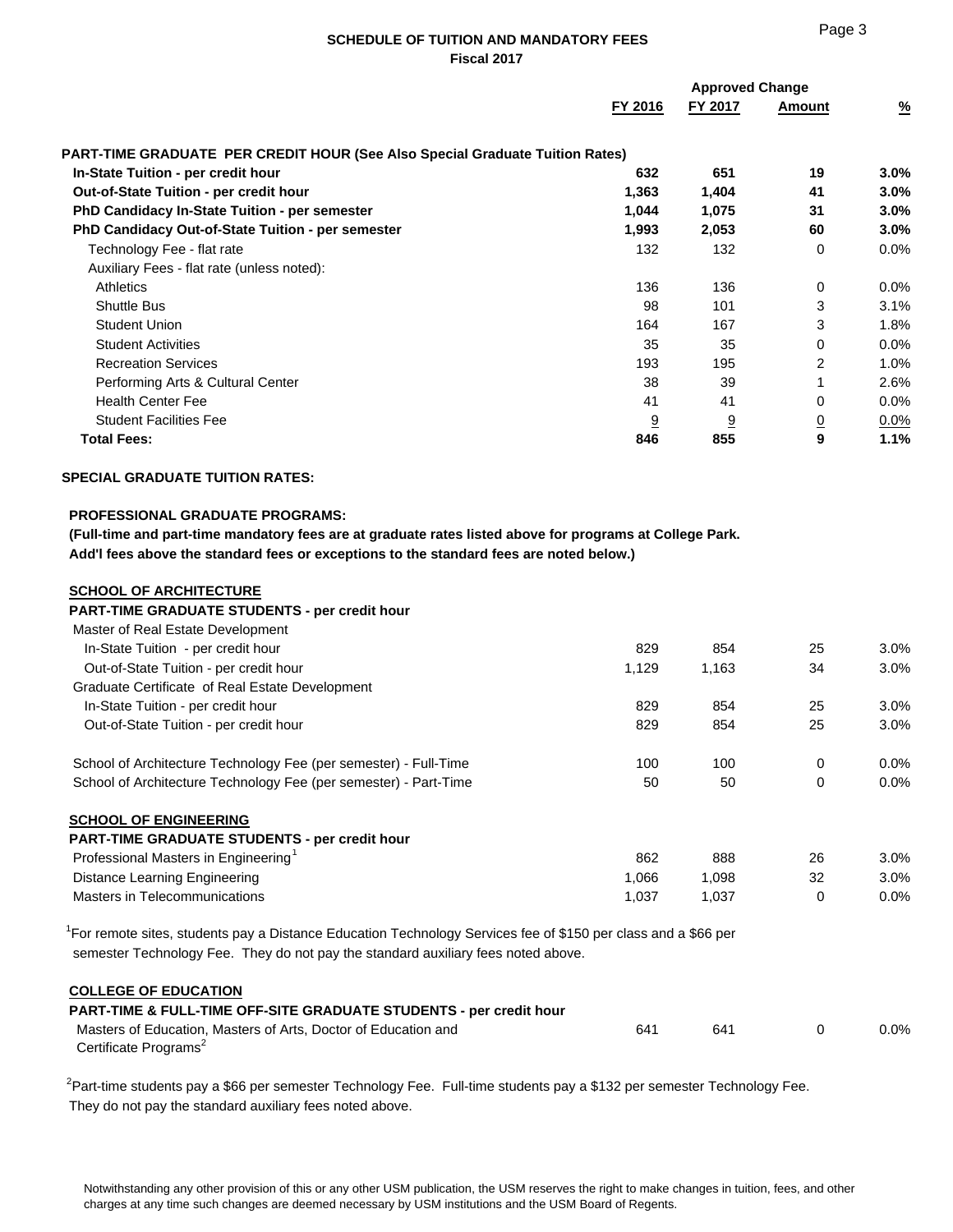|                                                                                                                                                                                                                                               | <b>Approved Change</b><br>FY 2016<br>FY 2017 |       | Amount      |      | $\frac{9}{6}$ |
|-----------------------------------------------------------------------------------------------------------------------------------------------------------------------------------------------------------------------------------------------|----------------------------------------------|-------|-------------|------|---------------|
| <b>COLLEGE OF BUSINESS AND MANAGEMENT</b>                                                                                                                                                                                                     |                                              |       |             |      |               |
| <b>MBA PROGRAMS</b>                                                                                                                                                                                                                           |                                              |       |             |      |               |
| PART-TIME and FULL-TIME MBA (Program in College Park)                                                                                                                                                                                         |                                              |       |             |      |               |
| In-State Tuition - per credit hour                                                                                                                                                                                                            | 1,610                                        | 1,658 | 48          | 3.0% |               |
| Out-of-State Tuition - per credit hour                                                                                                                                                                                                        | 1,940                                        | 1,998 | 58          | 3.0% |               |
| MBA Association Fee (Fall only)                                                                                                                                                                                                               | 650                                          | 650   | $\Omega$    | 0.0% |               |
| PART-TIME MBA PROGRAM (Offsite programs) <sup>3</sup>                                                                                                                                                                                         |                                              |       |             |      |               |
| Tuition - per credit hour                                                                                                                                                                                                                     | 1,610                                        | 1,610 | 0           | 0.0% |               |
| PT MBA Association Fee (Fall and Spring - each semester)                                                                                                                                                                                      | 75                                           | 75    | $\mathbf 0$ | 0.0% |               |
| <b>MASTERS OF FINANCE</b>                                                                                                                                                                                                                     |                                              |       |             |      |               |
| PART-TIME and FULL-TIME Credit (Program in College Park)                                                                                                                                                                                      |                                              |       |             |      |               |
| In-State Tuition - per credit hour                                                                                                                                                                                                            | 1,538                                        | 1,538 | $\Omega$    | 0.0% |               |
| Out-of-State Tuition - per credit hour                                                                                                                                                                                                        | 1,958                                        | 2,056 | 98          | 5.0% |               |
| MS Association Fee (Fall and Spring semester - each semester)                                                                                                                                                                                 | 50                                           | 50    | 0           | 0.0% |               |
| PART-TIME and FULL-TIME Credit (Offsite program) <sup>3</sup>                                                                                                                                                                                 |                                              |       |             |      |               |
| Tuition - per credit hour                                                                                                                                                                                                                     | 1,675                                        | 1,675 | 0           | 0.0% |               |
| MS Association Fee (Fall and Spring - each semester)                                                                                                                                                                                          | 50                                           | 50    | $\Omega$    | 0.0% |               |
| MS IN ACCOUNTING, INFORMATION SYSTEMS, MARKETING                                                                                                                                                                                              |                                              |       |             |      |               |
| <b>ANALYTICS, SUPPLY CHAIN MANAGEMENT</b>                                                                                                                                                                                                     |                                              |       |             |      |               |
| In-State Tuition - per credit hour                                                                                                                                                                                                            | 1,538                                        | 1,538 | 0           | 0.0% |               |
| Out-of-State Tuition - per credit hour                                                                                                                                                                                                        | 1,853                                        | 1,945 | 92          | 5.0% |               |
| MS Association Fee (Fall and Spring - each semester)                                                                                                                                                                                          | 50                                           | 50    | $\Omega$    | 0.0% |               |
| PART-TIME and FULL-TIME Credit (Offsite program) <sup>3</sup>                                                                                                                                                                                 |                                              |       |             |      |               |
| Tuition - per credit hour                                                                                                                                                                                                                     | 1,538                                        | 1,538 | 0           | 0.0% |               |
| MS Association Fee (Fall and Spring - each semester)                                                                                                                                                                                          | 50                                           | 50    | $\Omega$    | 0.0% |               |
| $3$ PT MBA, MS and Master of Science program students are charged a \$66 Technology Fee for 8 credit hours or less per<br>semester or \$132 for 9 or more credit hours per semester. They do not pay the standard auxiliary fees noted above. |                                              |       |             |      |               |

| <b>ONLINE MBA PROGRAM</b>                                          |         |         |    |         |
|--------------------------------------------------------------------|---------|---------|----|---------|
| Tuition - per credit hour                                          | 1,481   | 1,481   | 0  | $0.0\%$ |
| <b>EXECUTIVE MBA PROGRAM - College Park Weekends</b>               | 117.900 | 117.900 | 0  | $0.0\%$ |
| <b>SCHOOL OF PUBLIC POLICY</b>                                     |         |         |    |         |
| <b>FULL-TIME &amp; PART-TIME GRADUATE STUDENTS (including PhD)</b> |         |         |    |         |
| In-State Tuition - per credit hour                                 | 772     | 795     | 23 | $3.0\%$ |
| Out-of-State Tuition - per credit hour                             | 1,681   | 1,731   | 50 | 3.0%    |
| <b>EXEC MASTERS PUBLIC POLICY Weekends - total program cost</b>    | 47,250  | 47,250  | 0  | $0.0\%$ |
| <b>MASTERS OF ENGINEERING AND PUBLIC POLICY</b>                    |         |         |    |         |
| In-State Tuition - per credit hour                                 | 772     | 795     | 23 | $3.0\%$ |
| Out-of-State Tuition - per credit hour                             | 1,681   | 1,731   | 50 | $3.0\%$ |
| Full & PT - Masters Policy Studies: Public Adm. (MPS-PA)           | 1,309   | 1,348   | 39 | 3.0%    |
| (Flat rate per credit hour regardless of residency status)         |         |         |    |         |